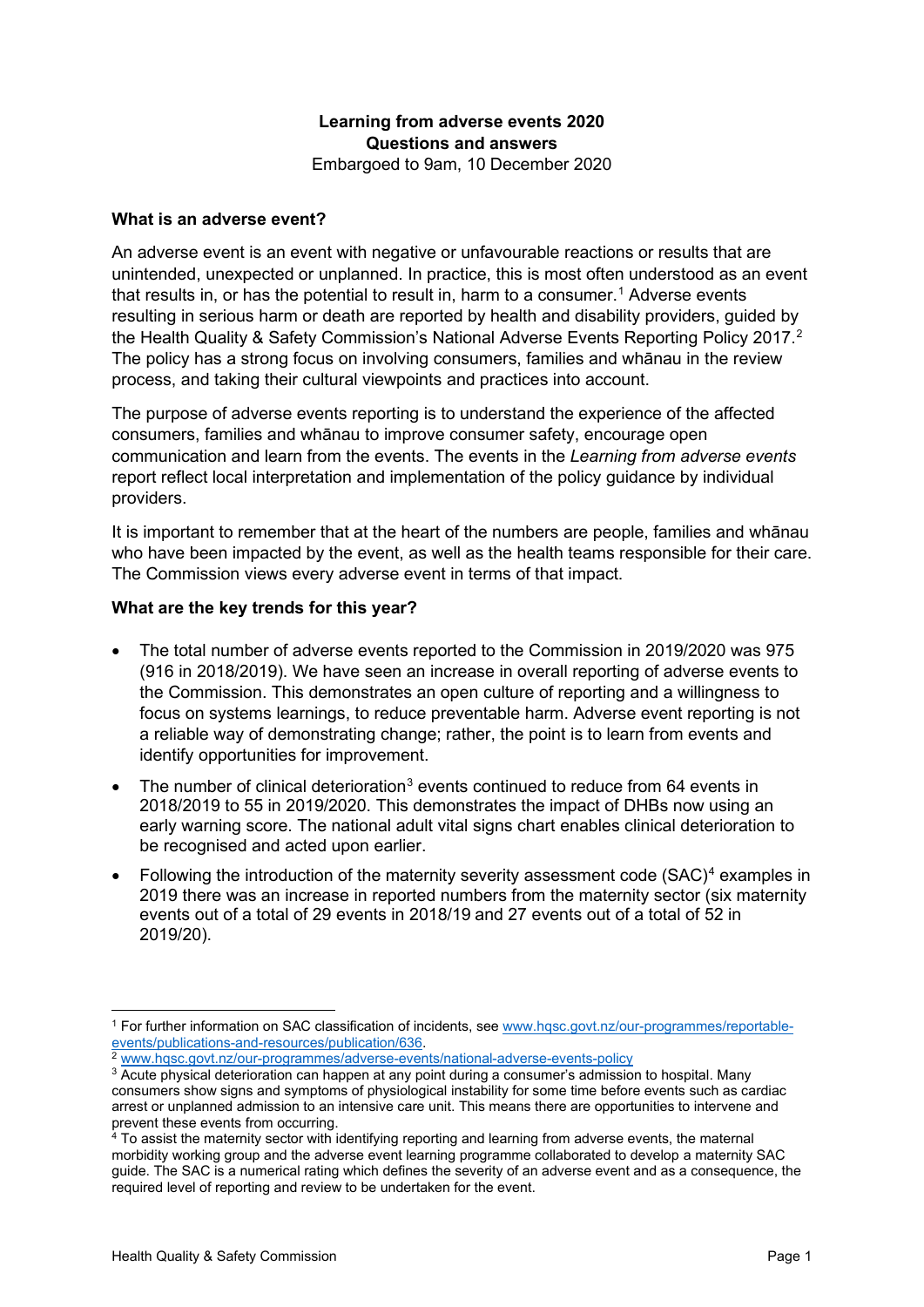- Following extensive testing at four DHBs the Commission commenced a robust pressure injury (PI) measurement and quality safety marker (QSM) for pressure injury prevention and management activities in July 2018. It is likely this has increased the focus on pressure injuries and thereby reporting of PI within DHB hospital services (70 reported in 2018/2019, and 112 this year). In addition, ACC has been working closely with DHBs as the lead in the development of guiding principles for the prevention and management of PI. It is anticipated this increased awareness has also impacted on the increase in PI reporting.
- We saw a further reduction in neck of femur/hip fractures; the largest reduction in falls was in non-Māori aged 75 and over.
- The number of healthcare associated infections has reduced further, with seven events related to surgical procedures. Surgical site infections (SSIs) are strongly associated with increased morbidity and mortality, extended hospital stays and long-term antibiotic treatment. SSIs are also a leading reason for ACC treatment injury claims.

### **What was the most common adverse event in 2019/20?**

Falls is the most common type of adverse event at 231. However, clinical management events are the most common group of adverse events in this reporting period based on data collected, with a total of 355. This includes pressure injuries, delayed diagnosis or treatment, deterioration, and complications.

#### **How many people died from an adverse event over this period?**

Two hundred and eighty deaths were reported to the Commission, including one hundred and eighty deaths from suspected suicide. The one hundred deaths in a non-mental health setting were not necessarily directly related to the adverse event.

#### **How do I find out more information about specific events?**

The Commission does not provide information about specific events. Please refer to the relevant district health board or provider.

### **What impact has COVID had on the number and type of adverse events?**

During the initial lockdown period starting in late March, there was a significant change in the pattern of hospital admissions. There were fewer motor vehicle crashes, non-urgent elective operations were postponed, and childhood respiratory illnesses reduced. However, acute adult medical and surgical admissions continued. It is within this group that many of the events reported to the Commission occur, reflecting the age, frailty and complexity of the patients cared for in our hospitals.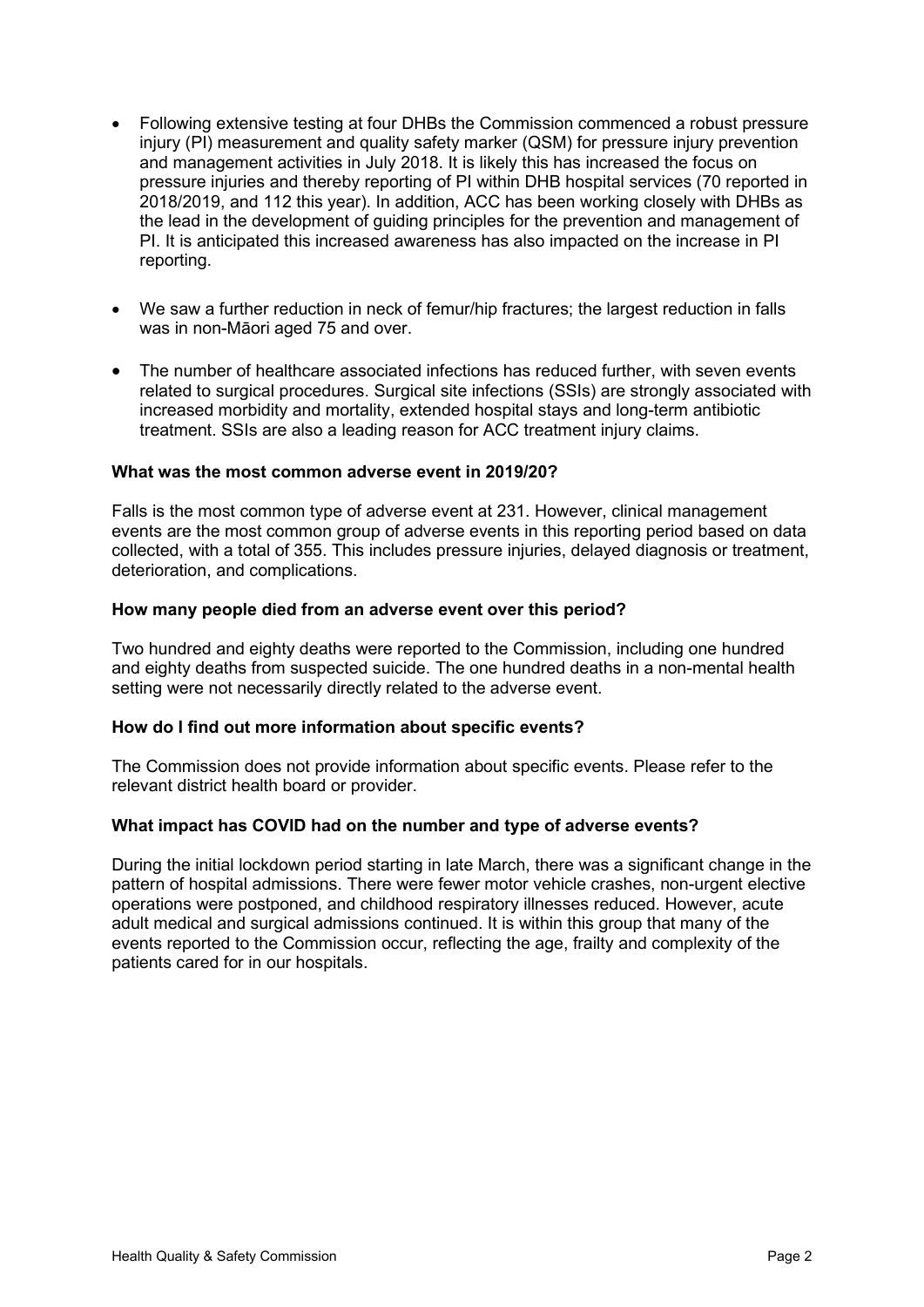





# **How do providers notify the Commission about adverse events?**

The Commission is notified in two stages: firstly, through a form that contains information setting out an initial understanding of the event,<sup>[5](#page-2-0)</sup> then through a second form at a later date, which contains a summary of review findings and recommendations.<sup>[6](#page-2-1)</sup> Some providers also submit anonymised copies of the full report. This allows the Commission to provide feedback on the quality of the review and gain more understanding of the event.

<span id="page-2-0"></span><sup>5</sup> [www.hqsc.govt.nz/our-programmes/adverse-events/publications-and-resources/publication/2939](http://www.hqsc.govt.nz/our-programmes/adverse-events/publications-and-resources/publication/2939)

<span id="page-2-1"></span><sup>6</sup> [www.hqsc.govt.nz/our-programmes/adverse-events/publications-and-resources/publication/2940](http://www.hqsc.govt.nz/our-programmes/adverse-events/publications-and-resources/publication/2940)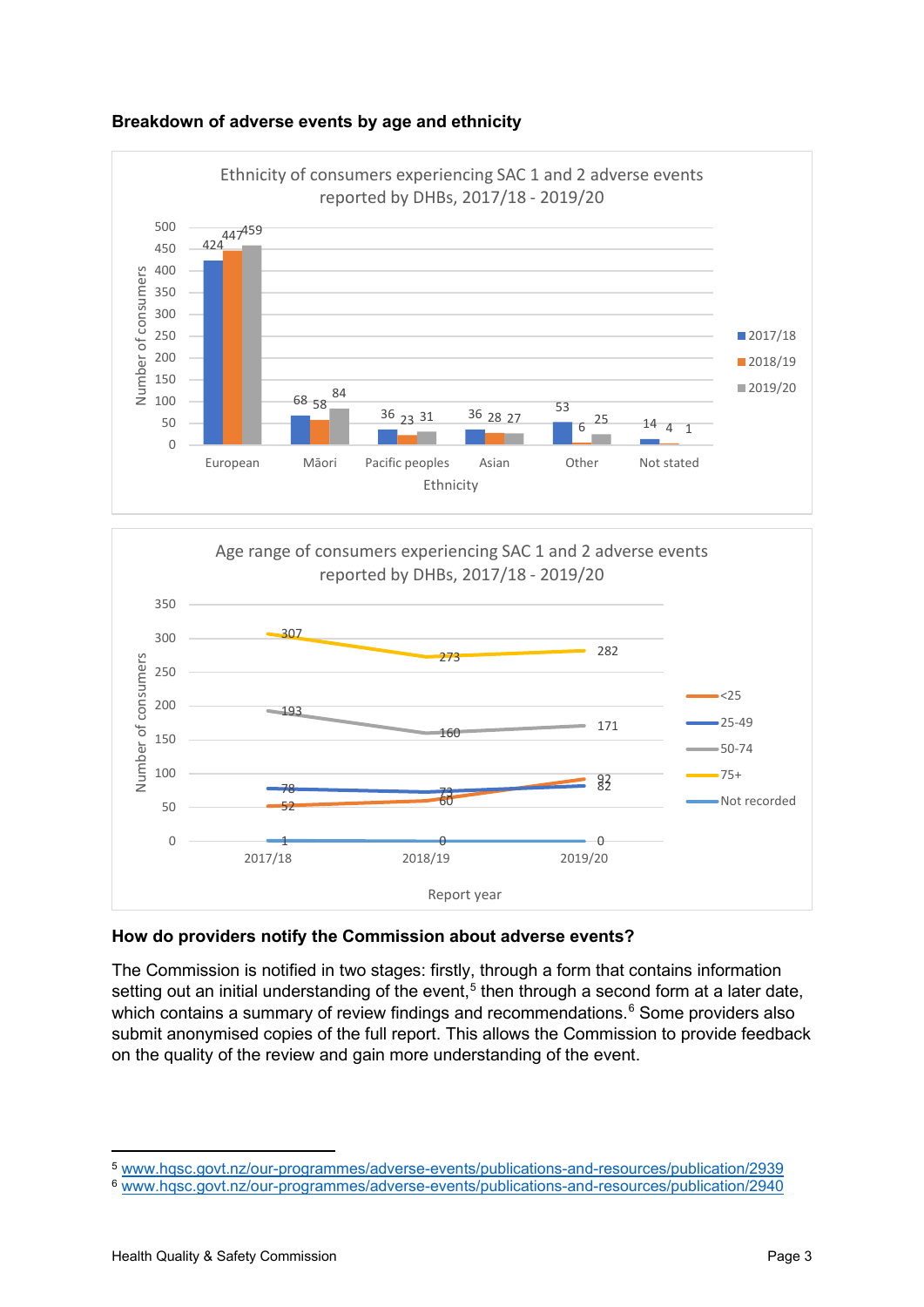# **Are providers required to report?**

DHBs are required to report adverse events to the Commission in accordance with the policy guidance. Some non-DHB health providers – such as private surgical hospitals, ambulance services, aged residential care facilities, disability services and hospices – voluntarily provide information.

# **How accurate is the adverse events data?**

In some categories, such as falls, we use reporting from other sources to give an indication of the number of adverse events we might expect to be reported. For example, although the reporting criteria are slightly different, we use data from the NMDS (National Minimum Dataset), to show the number of broken hips that occur in hospital.

The adverse events reported reflect the evolving maturity of organisations to include broader types of events and to recognise the systemic influences contributing to their occurrence.

# **How does New Zealand's adverse events rate compare with those in other countries?**

It is difficult to gather accurate and comparable statistics on each country's rate of adverse events, as different jurisdictions have different reporting criteria. The Commission believes that, based on local and international literature, the incidence of adverse events in New Zealand is comparable to other jurisdictions.

# **Is there an acceptable, or expected, number of adverse events?**

International studies show 10–15 percent of hospital admissions can be associated with an adverse event, although about half of the events occurred before admission to hospital, in other health settings. In addition, some adverse events are known complications of treatment and are not preventable.

# **How safe is our health care system?**

The standard of health care in New Zealand is generally high. In a typical year there are more than one million inpatient hospitalisations in New Zealand public hospitals, and most people are treated safely and without incident. However, a small number of people are harmed while they receive care.

Every adverse event represents someone who has suffered harm or has died in the care of the health system. People harmed by health care and their families and whānau can expect their case to be reviewed to understand what happened and what can be done to reduce the risk of the same thing happening again.

Reporting adverse events is one part of a broader safety framework within New Zealand to make health care as safe as possible.

Other measures and methods are required to demonstrate changes over time. These include data from the Commission's improvement programmes<sup>[7](#page-3-0)</sup>, and reports and recommendations developed by the Commission's mortality review committees, the Health and Disability Commissioner's reports, Accident Compensation Corporation treatment injury reports, coronial findings and reports, as well as direct reporting from the Ministry of Health.

<span id="page-3-0"></span><sup>7</sup> [https://www.hqsc.govt.nz/our](https://www.hqsc.govt.nz/our-programmes/health-quality-evaluation/)-programmes/health-quality-evaluation/